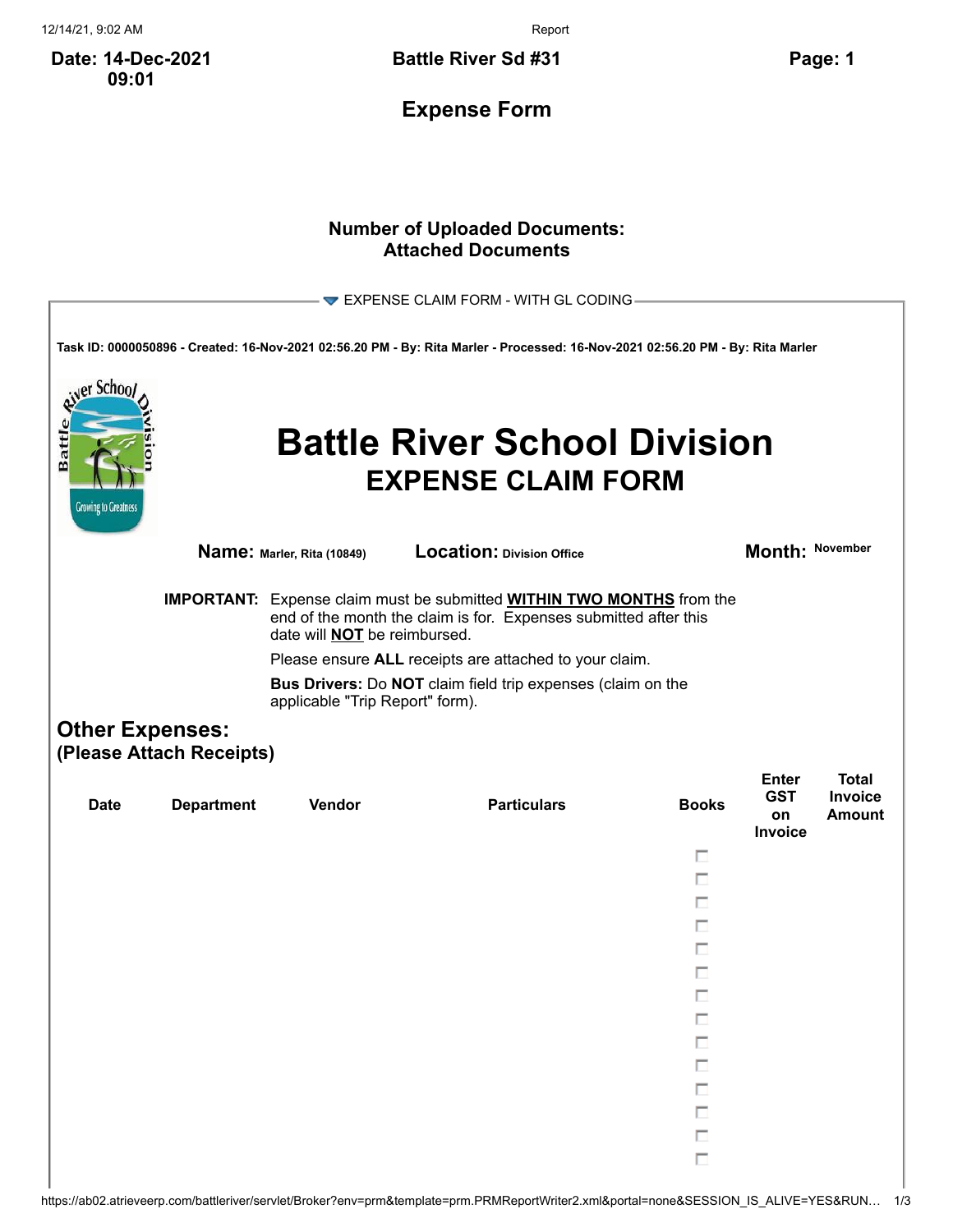г

## **REGULAR BUSINESS EXPENSES**

**Mileage and Meal Information:**

\*Check this box if your mileage claim for the calendar year **exceeds 5,000 KMS**

| <b>Date</b><br>(YYYYMMDD) | <b>Purpose</b>  | From/To<br><b>Destination</b>                           |   | Km's<br>Round<br><b>Trip</b> | One<br><b>Way</b><br>Only | <b>Total</b><br><b>KMs</b> | <b>Total</b><br><b>Mileage</b><br><b>Expense</b> | <b>Breakfast</b>            | Lunch                     | <b>Dinner</b>     |
|---------------------------|-----------------|---------------------------------------------------------|---|------------------------------|---------------------------|----------------------------|--------------------------------------------------|-----------------------------|---------------------------|-------------------|
| 16-Nov-2021               | <b>ASBA FGM</b> | <b>Travel to Edmonton</b><br>and back                   | D | 200                          | п                         | 200.00                     | 116.00                                           | $\Box$ 11.00                | $\Box$ 15.00              | $\Box$ 23.50      |
|                           |                 |                                                         | ø |                              | П                         | 0.00                       | 0.00                                             | п                           | П                         | П                 |
|                           |                 |                                                         | ø |                              | $\Box$                    | 0.00                       | 0.00                                             | П                           | п                         | $\Box$            |
|                           |                 |                                                         | ø |                              | п                         | 0.00                       | 0.00                                             | П                           | П                         | П                 |
|                           |                 |                                                         | ø |                              | П                         | 0.00                       | 0.00                                             | П                           | П                         | Π                 |
|                           |                 |                                                         | ø |                              | п                         | 0.00                       | 0.00                                             | П                           | П                         | П                 |
|                           |                 |                                                         | ø |                              | П                         | 0.00                       | 0.00                                             | П                           | П                         | П                 |
|                           |                 |                                                         | ø |                              | п                         | 0.00                       | 0.00                                             | П                           | п                         | П                 |
|                           |                 |                                                         | ø |                              | П                         | 0.00                       | 0.00                                             | П                           | П                         | П                 |
|                           |                 |                                                         | ø |                              | п                         | 0.00                       | 0.00                                             | П                           | п                         | П                 |
|                           |                 |                                                         | ø |                              | П                         | 0.00                       | 0.00                                             | П                           | П                         | П                 |
|                           |                 |                                                         | ø |                              | п                         | 0.00                       | 0.00                                             | П                           | П                         | П                 |
|                           |                 |                                                         | ø |                              | П                         | 0.00                       | 0.00                                             | П                           | П                         | П                 |
|                           |                 |                                                         | ø |                              | п                         | 0.00                       | 0.00                                             | П                           | п                         | П                 |
|                           |                 |                                                         | ø |                              | П                         | 0.00                       | 0.00                                             | П                           | П                         | П                 |
|                           |                 |                                                         | ø |                              | п                         | 0.00                       | 0.00                                             | П                           | П                         | П                 |
|                           |                 |                                                         | ø |                              | П                         | 0.00                       | 0.00                                             | П                           | П                         | $\Box$            |
|                           |                 |                                                         | ø |                              | п                         | 0.00                       | 0.00                                             | П                           | п                         | П                 |
|                           |                 |                                                         | ø |                              | П                         | 0.00                       | 0.00                                             | П                           | П                         | П                 |
|                           |                 |                                                         | ø |                              | п                         | 0.00                       | 0.00                                             | П                           | П                         | П                 |
|                           |                 |                                                         |   |                              | <b>Subtotals</b>          | 200.00                     | 116.00                                           | 0.00                        | 0.00                      | $\bf 0.00$        |
|                           |                 |                                                         |   | <b>Totals</b>                |                           |                            |                                                  |                             |                           |                   |
|                           |                 | For Office Use Only:                                    |   |                              |                           |                            |                                                  |                             | Total Mileage 116.00      |                   |
|                           |                 | <b>Total Subsistence</b><br><b>GST Auto Calculation</b> |   | 5.52                         |                           |                            |                                                  |                             | Total Subsistence 0.00    |                   |
|                           |                 | <b>Total Other Expense</b><br><b>GST Entered</b>        |   | 0.00                         |                           |                            |                                                  |                             | Total Other Expenses 0.00 |                   |
|                           |                 | <b>Grand Total GST</b>                                  |   | 5.52                         |                           |                            |                                                  |                             | Total Claim 116.00        |                   |
| <b>GL Account Number</b>  |                 | <b>Taxes Included</b>                                   |   |                              | Amount                    |                            | <b>Tax Code</b>                                  |                             |                           | <b>Tax Amount</b> |
| 1404400000101             |                 | ਂ                                                       |   |                              | 116.00                    |                            | ${\mathsf G}$                                    |                             |                           | 5.52              |
|                           |                 |                                                         |   |                              |                           |                            |                                                  | <b>Total Without Taxes:</b> |                           | 110.48            |
|                           |                 |                                                         |   |                              |                           |                            |                                                  | <b>Tax Total:</b>           |                           | 5.52              |
|                           |                 |                                                         |   |                              |                           |                            |                                                  | <b>Total With Taxes:</b>    |                           | 116.00            |
|                           |                 | <b>Comments:</b>                                        |   |                              |                           |                            |                                                  |                             |                           |                   |